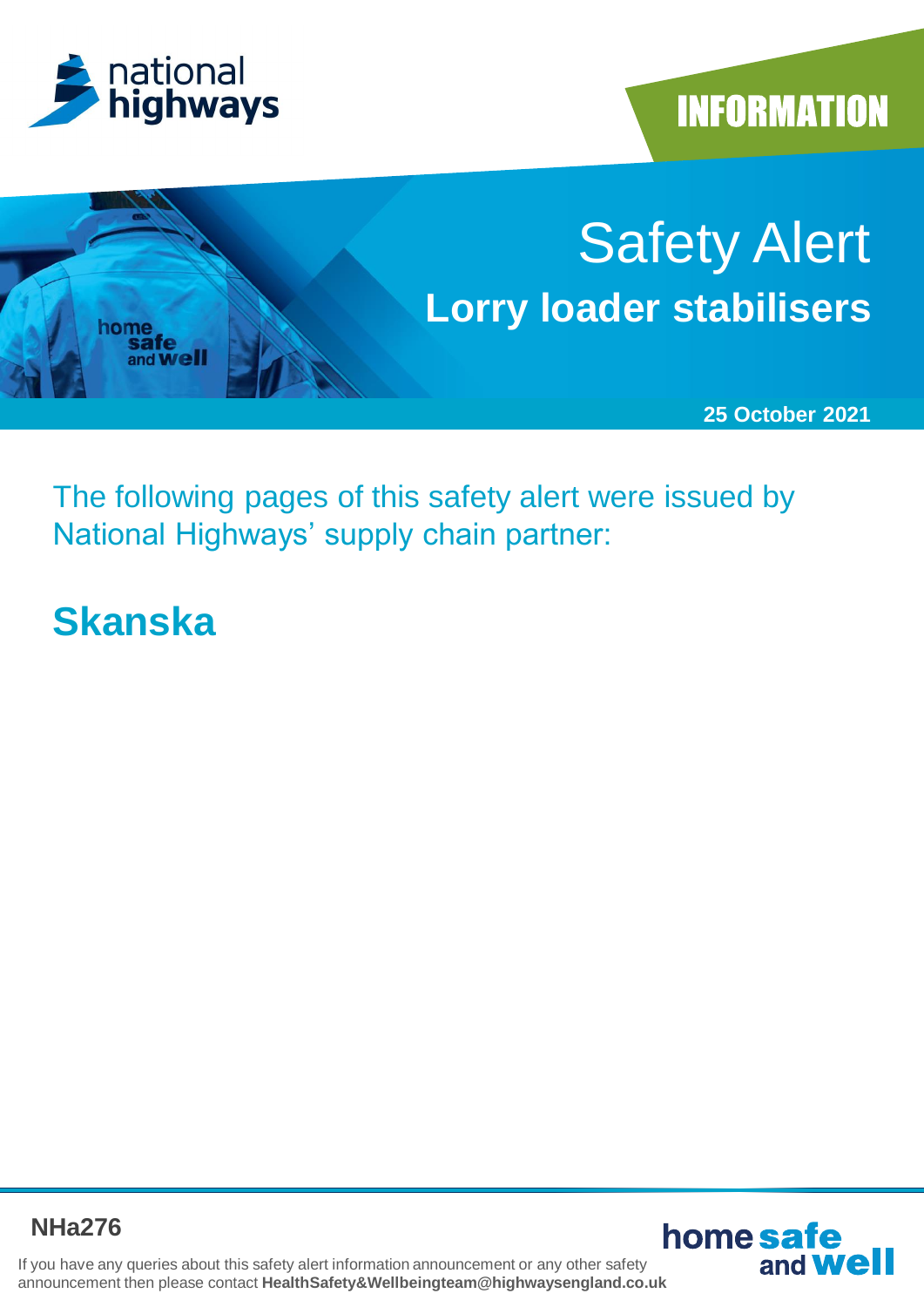### Lorry loader stabilisers **TBT – 21/10/21** Page 1 of 3

**Incident**





## **notification Alert Information Toolbox Talk**

### **Why**

#### are we doing this talk?

An individual has lost his life following an incident on a Skanska UK project site in Bristol on 17 September.

A delivery driver was preparing to leave site having offloaded a storage unit when he became trapped by one of the lorry's stabiliser legs. Those on site sought to free him and alerted emergency services, but he sustained very serious injuries and sadly passed away in hospital.

#### **How**

#### can it affect us?

This tragic event occurred during the retraction of the stabiliser legs on a lorry loader. Logistics, especially lifting, loading, and lowering is a significant risk area to our people involved in the activities around those operations.

The deceased had delivered and offloaded a storage cabin with his lorry mounted crane. He had successfully stowed away his crane and was in the process of stowing away the vehicle stabilsers. The vehicle stabilisers legs are vertical (foot down) when deployed and vertical (foot up) when stowed. At the time of the event the stabiliser leg was in a horizontal position as the stabiliser extension was retracted. The horizontally positioned stabiliser leg crushed the deceased against the vehicle bed as it was retracted.

The risk of crushing injuries is increased when hydraulically operated tilting stabilisers are used. The risk of injury is further increased if the tilting leg can be drawn in towards the position where the operator is operating the controls.

#### **What**

#### do we need to do?

When receiving a lorry loader on site the responsible person either from Skanska or the trade contractor must:

- 1. Ask the operator to describe the safe operation when deploying and retracting stabilisers, including the position they stand in when operating the stabilisers.
- 2. Check the operator has the correct competency card for the vehicle lorry loader and has received familiarisation training for its operation.
- 3. Identify the type of stabiliser on the vehicle.
	- − Manual non-tilting allow to proceed
	- − Hydraulic non- tilting allow to proceed
	- Manual tilting, hydraulic deployment, and retraction allow to proceed but supervise the operation
	- − Hydraulic tilting, deployment, and retraction (**HOLD**: **Follow the steps below for this specific type)**
- 4. Ask to see the operator's manual.
- 5. Find out if the stabilisers are operated from fixed positions or via remote.
- 6. Understand where the operator will be positioned as the stabiliser legs tilt (rotate) and is this a place of safety i.e., does the leg rotate towards or away from the operator?
- 7. Observe/supervise the whole activity including the setting up and de-rigging.
- The operator must observe the extension and tilting leg at all times when it is being operated.
- − Simultaneous deployment/retraction of stabiliser extensions and tilting legs is not permitted under any circumstances.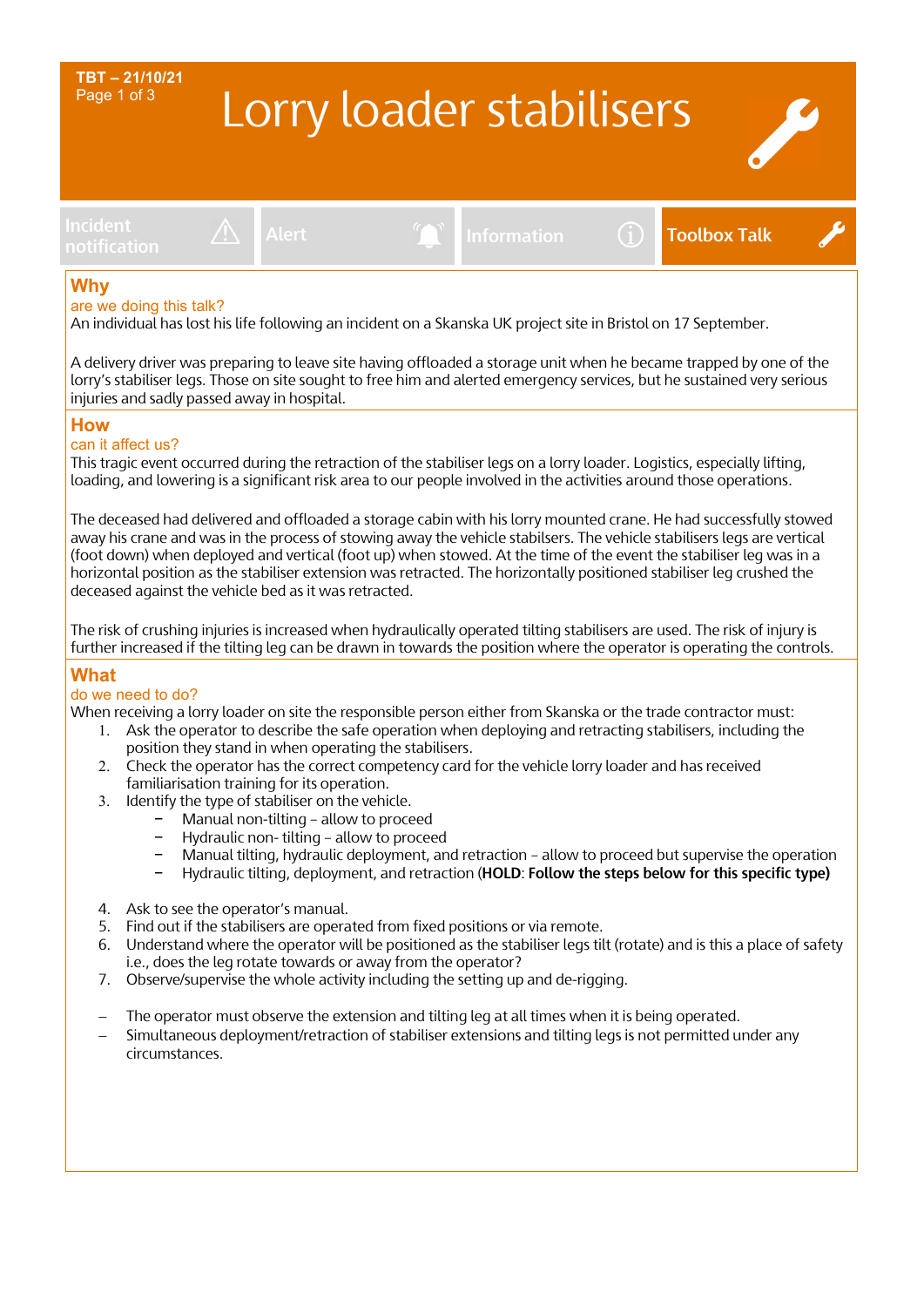

**If you are unsure do not allow the activity to proceed and seek further guidance Lifting AP, HSW Manager or both.**